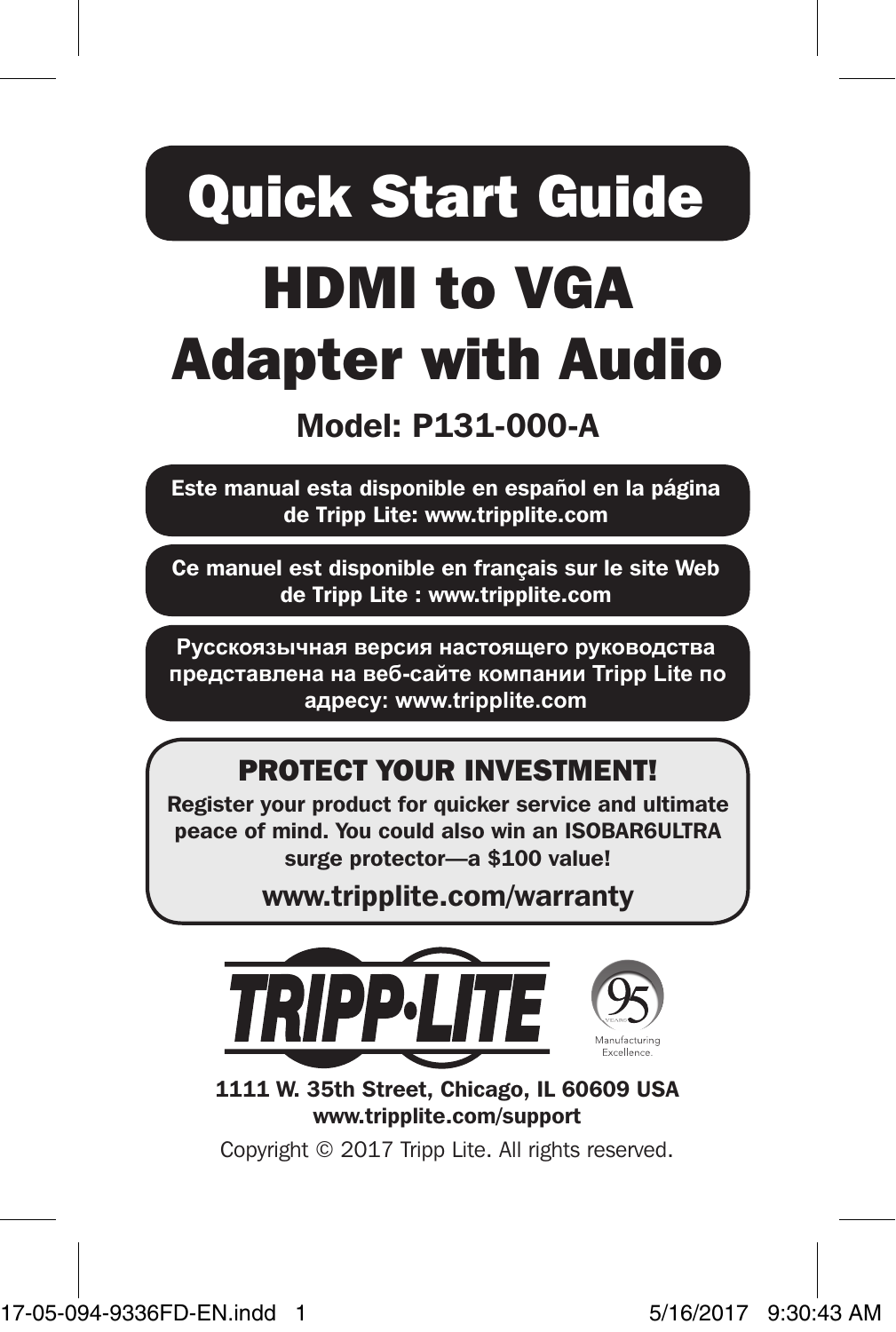## Product Features

- Connect your HDMI-enabled device to a VGA display with audio
- Supports resolutions up to 1920 x 1200  $@$ 60Hz
- Bus-powered via HDMI, plus a USB Micro-B port for when additional power is needed
- HDCP 1.4 and HDMI 1.4 compliant
- Plug-and-play; no software or drivers to install

2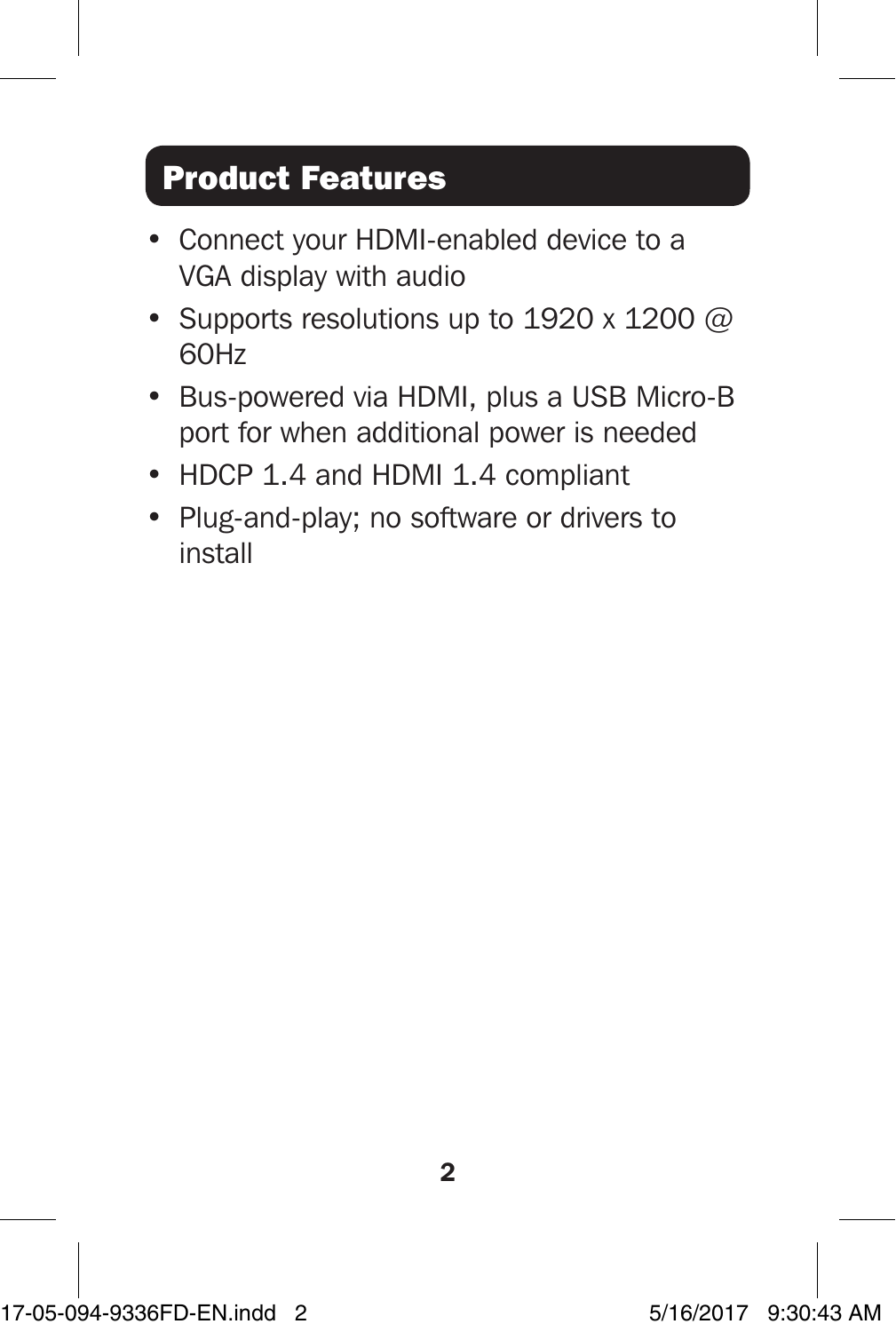### Installation

*Note: Make sure that all devices you are connecting are powered off prior to installation.*

- 1. Connect the HDMI connector to an HDMI source.
- 2 Connect the VGA cable to the adapter's VGA port and a VGA display.
- 3 Connect a 3.5 mm audio cable from the unit's audio jack to the audio-in jack on the monitor or speakers.
- 4 Power on the connected devices. If the unit does not receive a signal after powering on the devices, connect a USB cable from the adapter's USB Micro-B port to the USB-A port on a USB charger or HDMI source.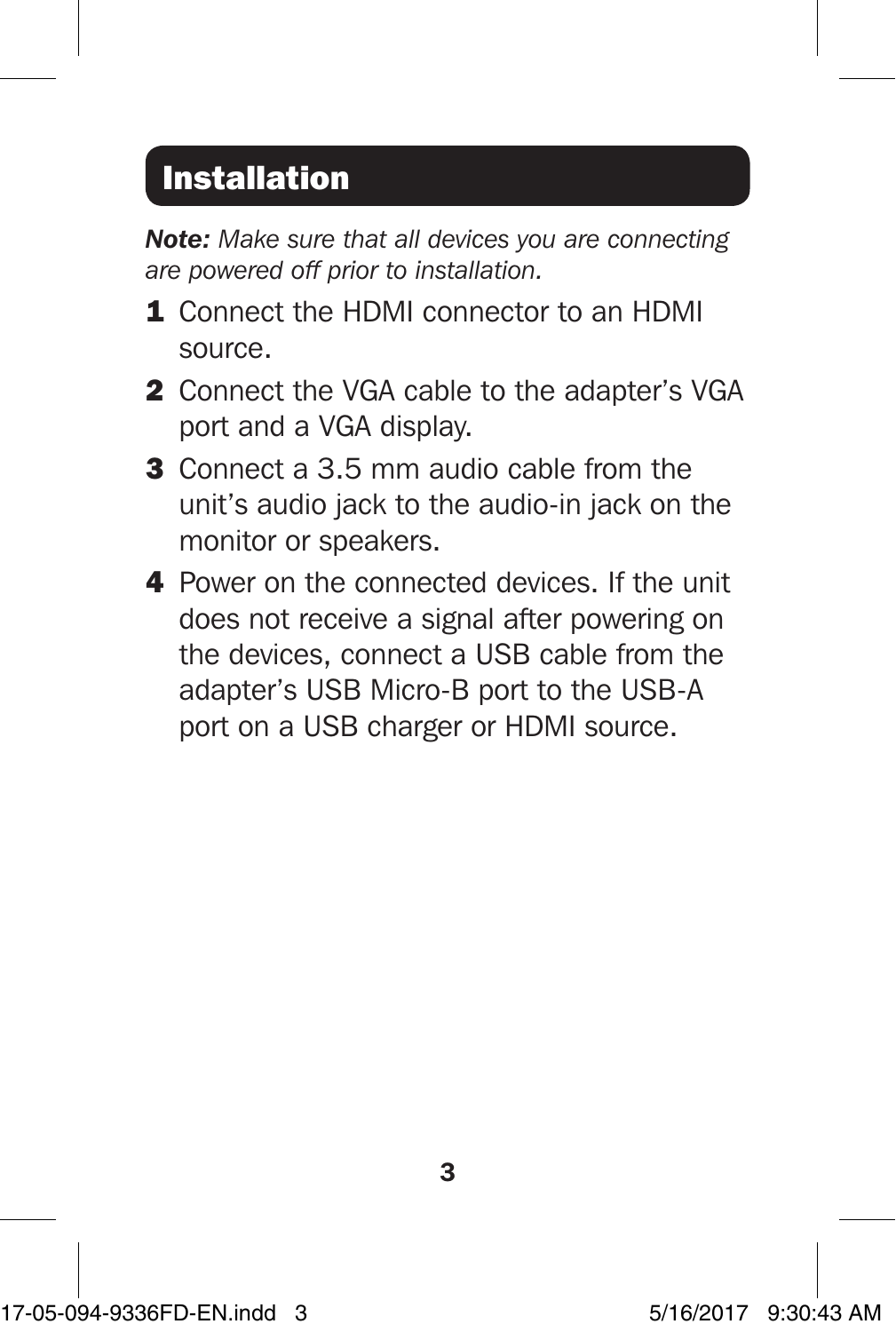## Specifications

| <b>Connectors</b> |                      |
|-------------------|----------------------|
| Audio/Video Input | HDMI (Male)          |
| Video Output      | HD15 (Female)        |
| Audio Output      | 3.5 mm (Female)      |
| USB (Power)       | USB Micro-B (Female) |

| <b>Environmental</b> |                           |
|----------------------|---------------------------|
| Operating            | 32 to 104°F               |
| Temperature          | (0 to $40^{\circ}$ C)     |
| Storage              | 5 to 122°F                |
| Temperature          | $(-15$ to $50^{\circ}$ C) |
| Storage Humidity     | 0% to 85% RH,             |
|                      | Non-Condensing            |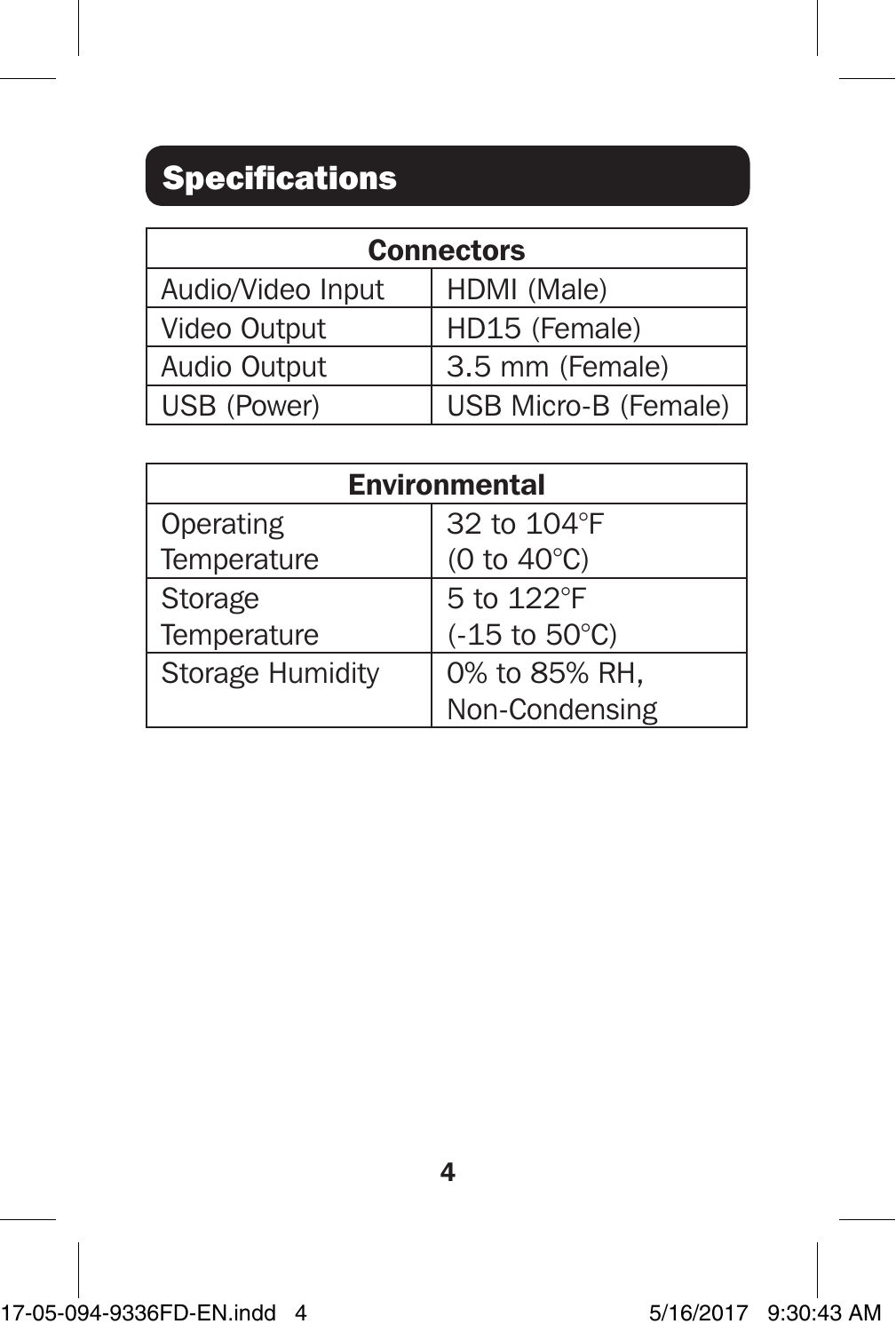#### Warranty and Product Registration

#### 1-Year Limited Warranty

TRIPP LITE warrants its products to be free from defects in materials and workmanship for a period of one (1) year from the date of initial purchase. TRIPP LITE's obligation under this warranty is limited to repairing or replacing (at its sole option) any such defective products. To obtain service under this warranty, you must obtain a Returned Material Authorization (RMA) number from TRIPP LITE or an authorized TRIPP LITE service center. Products must be returned to TRIPP LITE or an authorized TRIPP LITE service center with transportation charges prepaid and must be accompanied by a brief description of the problem encountered and proof of date and place of purchase. This warranty does not apply to equipment, which has been damaged by accident, negligence or misapplication or has been altered or modified in any way.

EXCEPT AS PROVIDED HEREIN, TRIPP LITE MAKES NO WARRANTIES, EXPRESS OR IMPLIED, INCLUDING WARRANTIES OF MERCHANTABILITY AND FITNESS FOR A PARTICULAR PURPOSE. Some states do not permit limitation or exclusion of implied warranties; therefore, the aforesaid limitation(s) or exclusion(s) may not apply to the purchaser.

EXCEPT AS PROVIDED ABOVE, IN NO EVENT WILL TRIPP LITE BE LIABLE FOR DIRECT, INDIRECT, SPECIAL, INCIDENTAL OR CONSEQUENTIAL DAMAGES ARISING OUT OF THE USE OF THIS PRODUCT, EVEN IF ADVISED OF THE POSSIBILITY OF SUCH DAMAGE. Specifically, TRIPP LITE is not liable for any costs, such as lost profits or revenue, loss of equipment, loss of use of equipment, loss of software, loss of data, costs of substitutes, claims by third parties, or otherwise.

5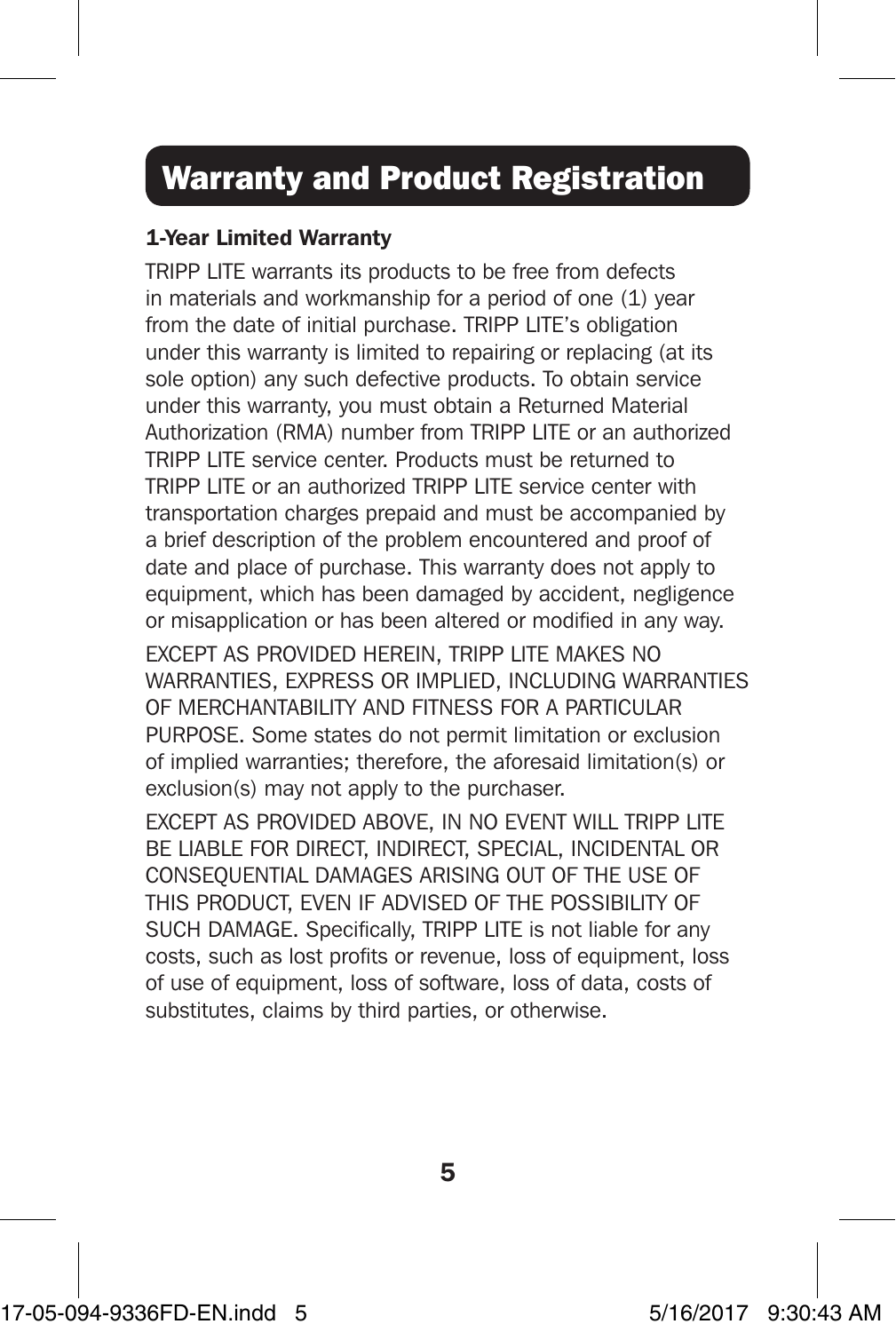## Warranty and Product Registration

#### Product Registration

Visit www.tripplite.com/warranty today to register your new Tripp Lite product. You'll be automatically entered into a drawing for a chance to win a FREE Tripp Lite product!\*

\* No purchase necessary. Void where prohibited. Some restrictions apply. See website for details.

#### FCC Notice, Class B

This device complies with part 15 of the FCC Rules. Operation is subject to the following two conditions: (1) This device may not cause harmful interference, and (2) this device must accept any interference received, including interference that may cause undesired operation.

Note: This equipment has been tested and found to comply with the limits for a Class B digital device, pursuant to part 15 of the FCC Rules. These limits are designed to provide reasonable protection against harmful interference in a residential installation. This equipment generates, uses and can radiate radio frequency energy and, if not installed and used in accordance with the instructions, may cause harmful interference to radio communications. However, there is no guarantee that interference will not occur in a particular installation. If this equipment does cause harmful interference to radio or television reception, which can be determined by turning the equipment off and on, the user is encouraged to try to correct the interference by one or more of the following measures:

- Reorient or relocate the receiving antenna.
- Increase the separation between the equipment and receiver.
- Connect the equipment into an outlet on a circuit different from that to which the receiver is connected.
- Consult the dealer or an experienced radio/TV technician for help.

6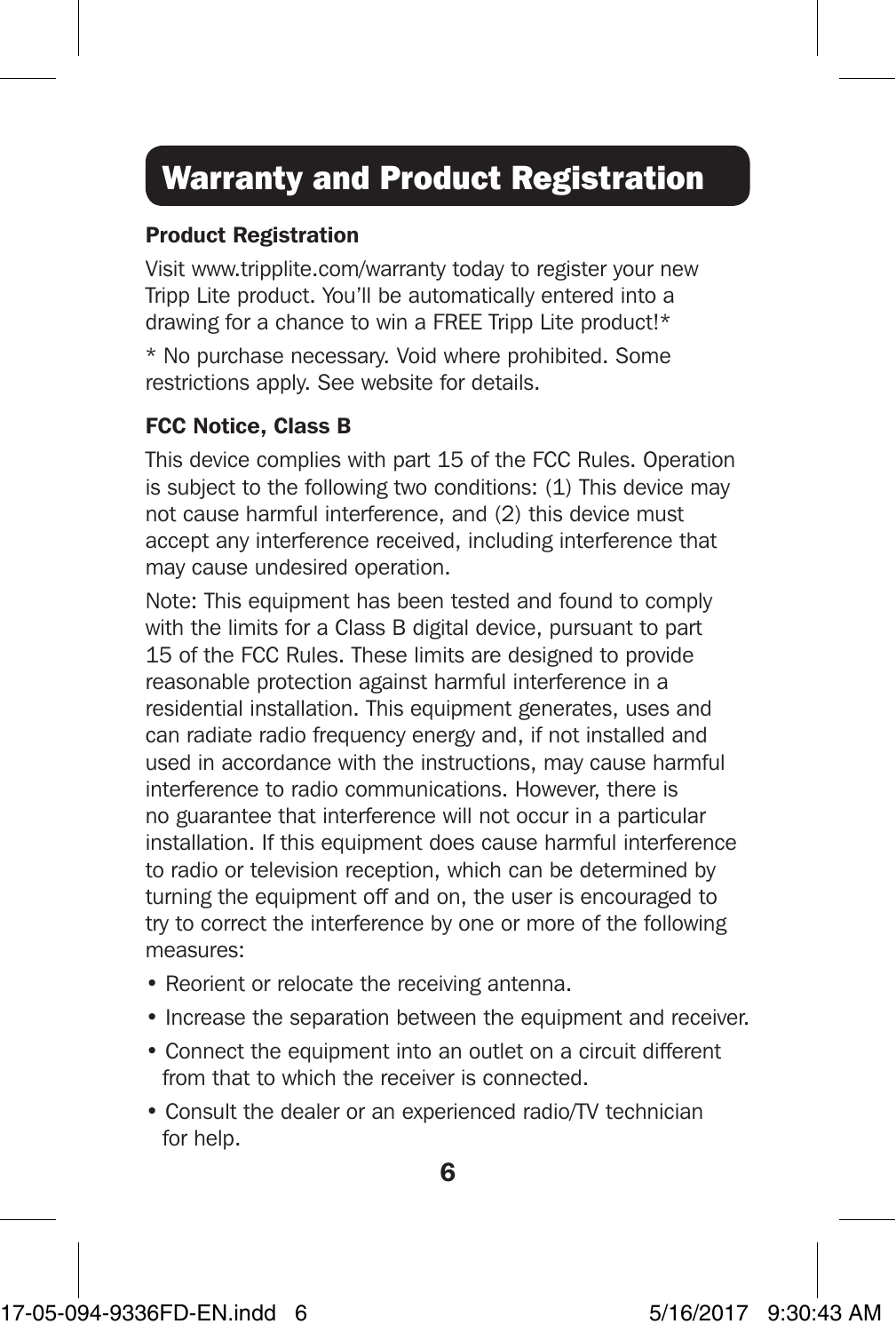## Warranty and Product Registration

Any changes or modifications to this equipment not expressly approved by Tripp Lite could void the user's authority to operate this equipment.

#### WEEE Compliance Information for Tripp Lite Customers and Recyclers (European Union)



Under the Waste Electrical and Electronic Equipment (WEEE) Directive and implementing regulations, when customers buy new electrical and electronic equipment from Tripp Lite they are entitled to:

- Send old equipment for recycling on a one-for-one, like-for-like basis (this varies depending on the country)
- Send the new equipment back for recycling when this ultimately becomes waste

Tripp Lite has a policy of continuous improvement. Product specifications are subject to change without notice.